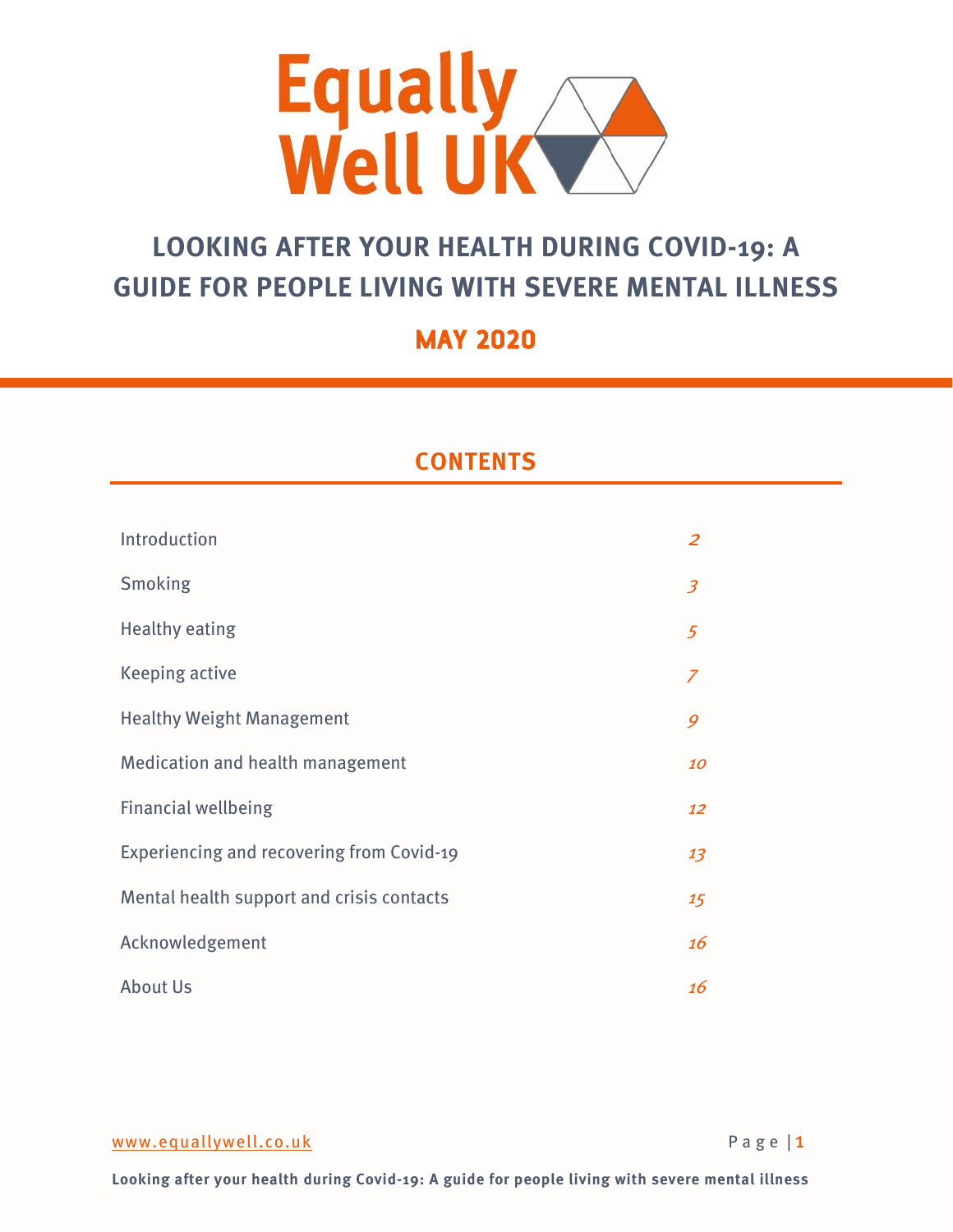# **INTRODUCTION**

This is a short guide for people with severe mental illnesses on practical ways to protect and support physical health during this uncertain and unsettling time. We have worked with experts by experience and clinical professionals to create this resource, and we hope it will be helpful.

We are grateful to NHS England/NHS Improvement for supporting Equally Well UK to produce this vital resource.

Maintaining physical health is now much harder than before, but it has never been more important. Physical activity, stopping smoking and eating a healthy diet can help you feel better emotionally and mentally during this time. Likewise, looking after our mental health makes it a lot easier to take care of our physical health, visit [Rethink Mental Illness for more](https://www.rethink.org/news-and-stories/blogs/2020/03/covid-19-your-questions-answered/)  on [Covid-19 and mental health.](https://www.rethink.org/news-and-stories/blogs/2020/03/covid-19-your-questions-answered/) For more information on Covid-19 [visit the Government's](https://www.gov.uk/government/publications/covid-19-guidance-for-the-public-on-mental-health-and-wellbeing/guidance-for-the-public-on-the-mental-health-and-wellbeing-aspects-of-coronavirus-covid-19)  [guidance.](https://www.gov.uk/government/publications/covid-19-guidance-for-the-public-on-mental-health-and-wellbeing/guidance-for-the-public-on-the-mental-health-and-wellbeing-aspects-of-coronavirus-covid-19)

While COVID-19 is dominating our lives, it's easy to neglect other health issues or to feel there isn't help available. While physical health checks might be postponed or adapted, it is still critical that we all continue to address our wider health as usual, making use of resources, such as our GP surgeries and mental health teams to maintain and optimise our health.

This guide is broken down into sections offering some practical ideas and sharing links to resources to help people living with a severe mental illness to look after their physical health within the constraints of the current situation. We have included some key ideas and tips based on existing research and our discussions with experts by experience and professionals.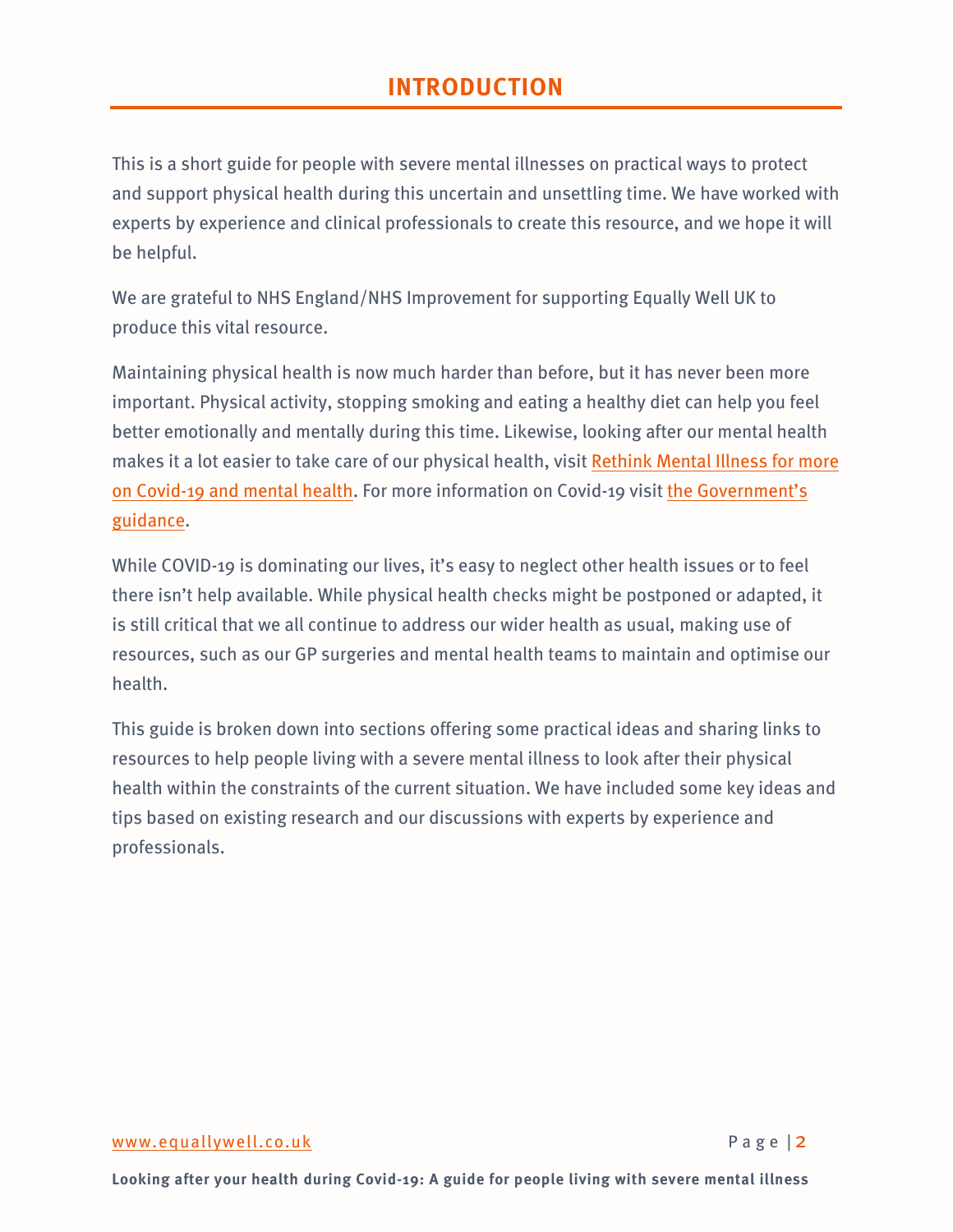There has never been a better time to stop smoking than now.

Covid-19 is a respiratory virus which affects the lungs and airways. As a result, smoking may increase the risk of a more severe coronavirus infection<sup>[1](#page-2-0)</sup>.

Quitting smoking, by contrast, delivers immediate health benefits, reduces the likelihood of complications from Covid-19 and helps protect others from second-hand smoke. Stopping smoking can also reduce the need for visits to other health services.

"Never give up trying to give up smoking. Giving up smoking is like catching the crest of a wave, very few people achieve quitting smoking first time around."

If you want to quit smoking, speak with your care coordinator if you have one, or your GP. Medication or nicotine replacement therapy on prescription could be a helpful option for your quit attempt. While some GP practices have changed the way, they work at this time, they are still open for business.

If you are on psychiatric medication and plan to stop smoking please speak to your healthcare provider as some medications will need to be reduced if you are no longer smoking. For example, if you are taking clozapine or olanzapine, ideally levels should be checked before and after you stop smoking. It may also be necessary to reduce doses of tricyclic antidepressants (for example, amitriptyline) and benzodiazepines (for example, diazepam or lorazepam) for anyone taking those medicines.

<span id="page-2-0"></span><sup>1</sup> According to both Public Health Englan[d https://www.gov.uk/government/news/smokers-at-greater-risk-of](https://www.gov.uk/government/news/smokers-at-greater-risk-of-severe-respiratory-disease-from-covid-19)[severe-respiratory-disease-from-covid-19](https://www.gov.uk/government/news/smokers-at-greater-risk-of-severe-respiratory-disease-from-covid-19) and the World Health Organisation [https://www.who.int/news](https://www.who.int/news-room/q-a-detail/q-a-on-smoking-and-covid-19)[room/q-a-detail/q-a-on-smoking-and-covid-19](https://www.who.int/news-room/q-a-detail/q-a-on-smoking-and-covid-19)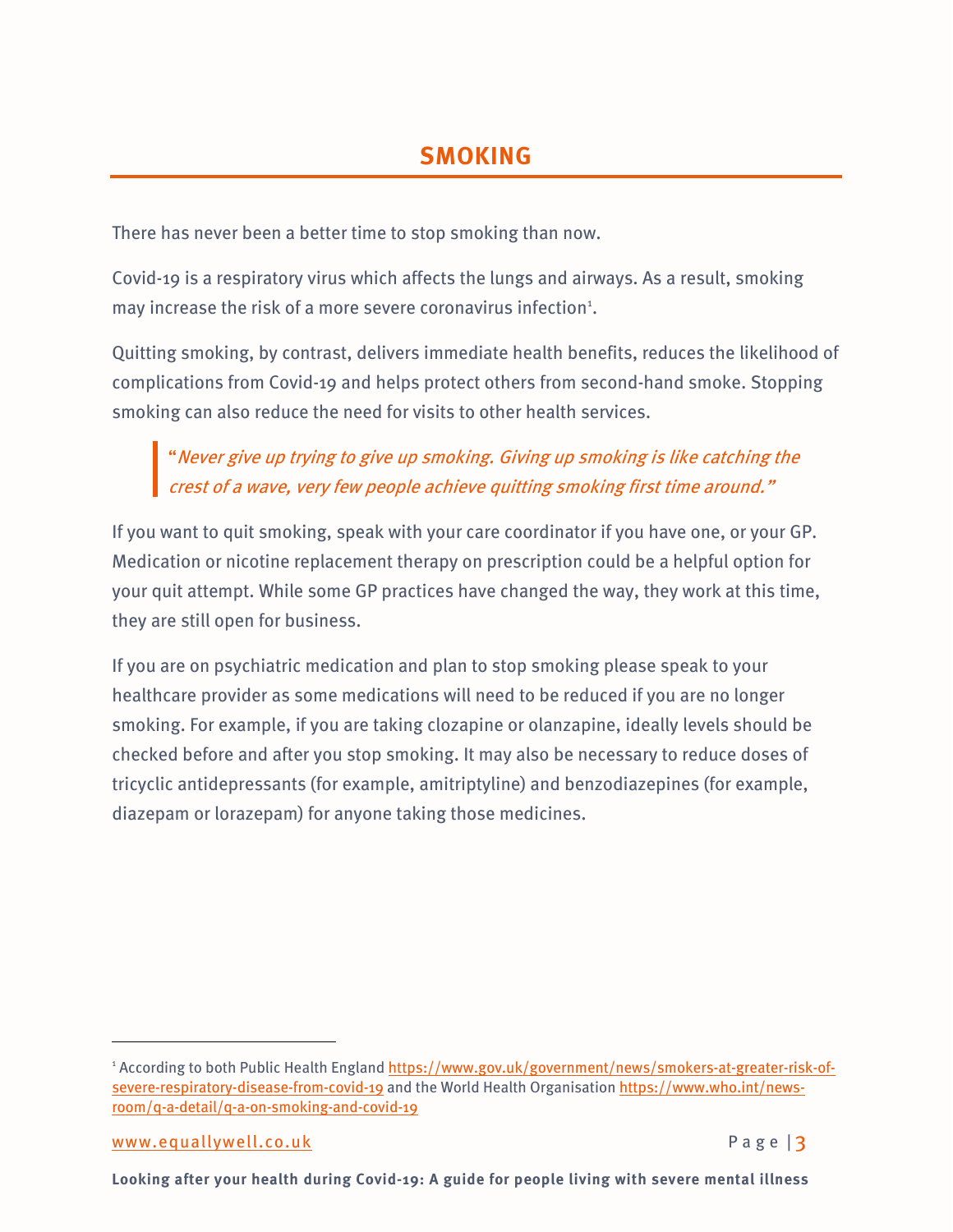"Don't set unrealistic targets or goals. Get good advice from smoking cessation practitioners or your GP. Be mindful your appetite might increase whilst your body is detoxifying. You might crave sugary or starchy food so surround yourself with healthy snacks like mixed nuts or fruit salad etc. I didn't find the cravings lasted long and developed alternative habits and hobbies. Find a hobby that you use your hands to help distract. An incentive for me was by reducing smoking I would be able to reduce my medication and improve my health and being able to taste my food as I got my taste buds back. I also saved money through quitting smoking which was a great incentive"

### **Ideas and tips to help with a quit attempt**

- Keeping a diary of how smoking and quitting are making you feel can provide an outlet for the many different emotions you may experience on the journey of quitting.
- Building a support network, for example with friends or family, can be helpful for some people, for instance to help with motivation and to have someone to call if you are struggling.
- Keeping busy or starting a new hobby/skill will be important to distract yourself from cravings, which can be stronger if you are feeling bored.
- If you have a smoking relapse, think of it as a slip-up rather than a failure it usually takes several attempts to quit for good.
- Speak with your GP or healthcare provider
	- o Some psychiatric medication will need to be reduced.
	- $\circ$  Medication or nicotine replacement therapy on prescription to help you with your quit attempt.

We know that everyone's experiences of quitting smoking are different, and what helps you will be unique to you.

### [www.equallywell.co.uk](https://centremh-my.sharepoint.com/personal/eb_centreformentalhealth_org_uk/Documents/Equally%20Well/NHSE%20resource%20Covid19/Research/www.equallywell.co.uk) Page | 4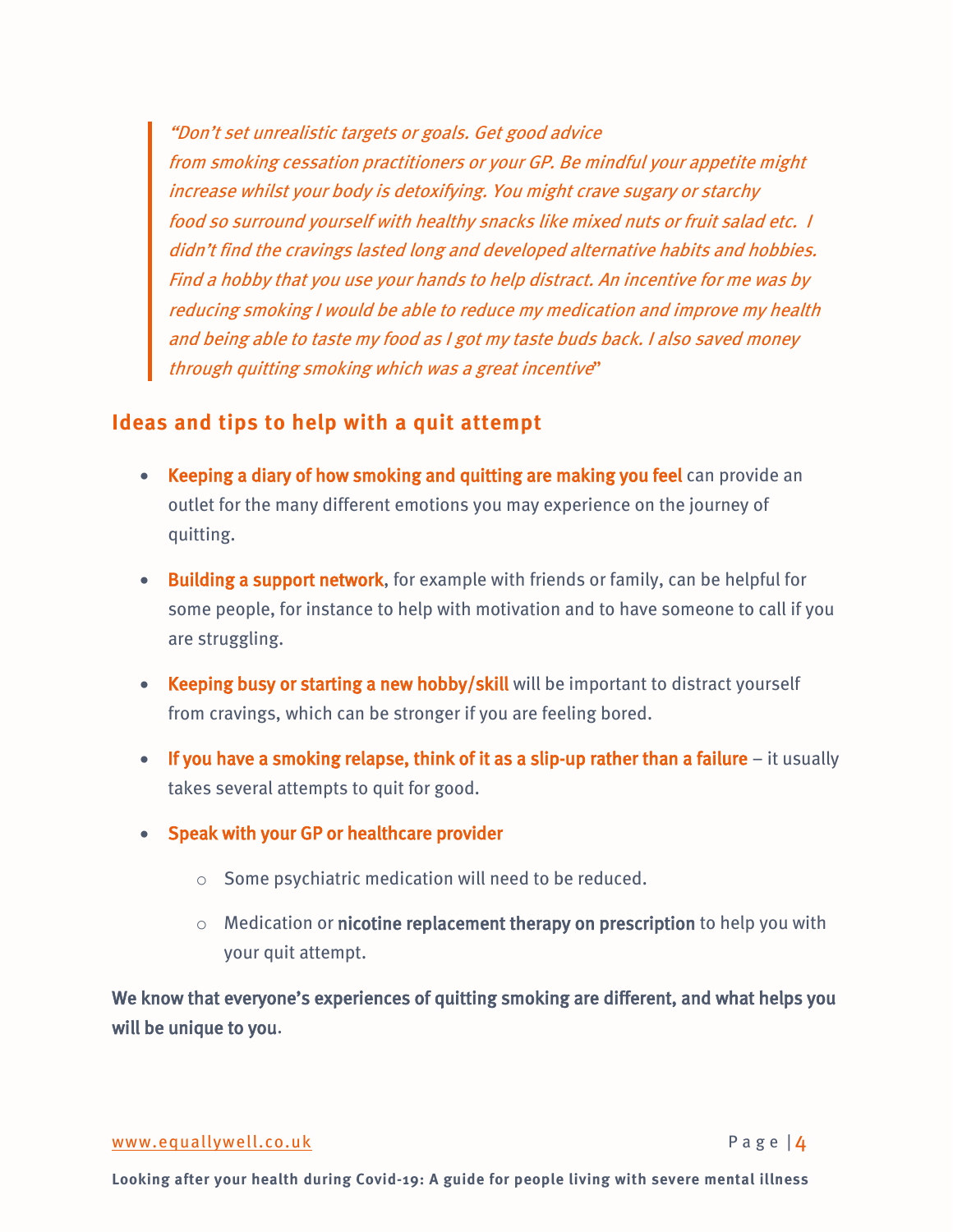## **Resources for stopping smoking**

[NHS Smokefree](https://www.nhs.uk/smokefree/help-and-advice/support) gives information on support services to stop smoking.

You can also search for [local stop smoking services](https://www.nhs.uk/smokefree/help-and-advice/local-support-services-helplines) which are now offering support for people online or on the phone. You're much more likely to quit successfully with expert support from these services.

Action on Smoking and Health (ASH) have provided a useful guide with many tips on how to [stop smoking.](https://ash.org.uk/wp-content/uploads/2020/03/2020StoppingSmoking.pdf%20and%20https:/smokefreeaction.org.uk/wp-content/uploads/2020/03/Leaflet-FINAL-200324.pdf) ASH also produced a [series of videos made by people with severe mental](https://ash.org.uk/smokers-with-mental-health-conditions-videos/)  [illness](https://ash.org.uk/smokers-with-mental-health-conditions-videos/) prior to COVID-19 about their experiences of stopping smoking.

The Smoking and Mental Health Partnership has [produced this useful leaflet.](https://smokefreeaction.org.uk/wp-content/uploads/2020/03/Leaflet-FINAL-200324.pdf)

Join in and share your stories about quitting smoking, or ask a stop smoking advisor for advice about quitting by tweeting using the hashtag #QuitForCovid. See the [todayistheday](https://www.todayistheday.co.uk/%20for%20more%20information%20and%20advice.) website.

# **HEALTHY EATING**

Eating a balanced, nutritious diet is important for boosting our immune systems. But with long queues outside supermarkets, and limited online delivery slots, eating healthily can a major challenge.

## **If you're having difficulty with shopping or getting food delivered**

We know that some people who are having difficulties going shopping are unable to get priority slots for supermarket food deliveries. The NHS volunteer scheme, set up as part of its response to COVID-19, is able to help. If you are having difficulty with getting shopping, medication or essential supplies because of a mental illness, you are eligible to self-refer to the scheme. To make a referral, call 0808 196 3646 or fill in the [online referral form.](https://www.goodsamapp.org/NHSreferral)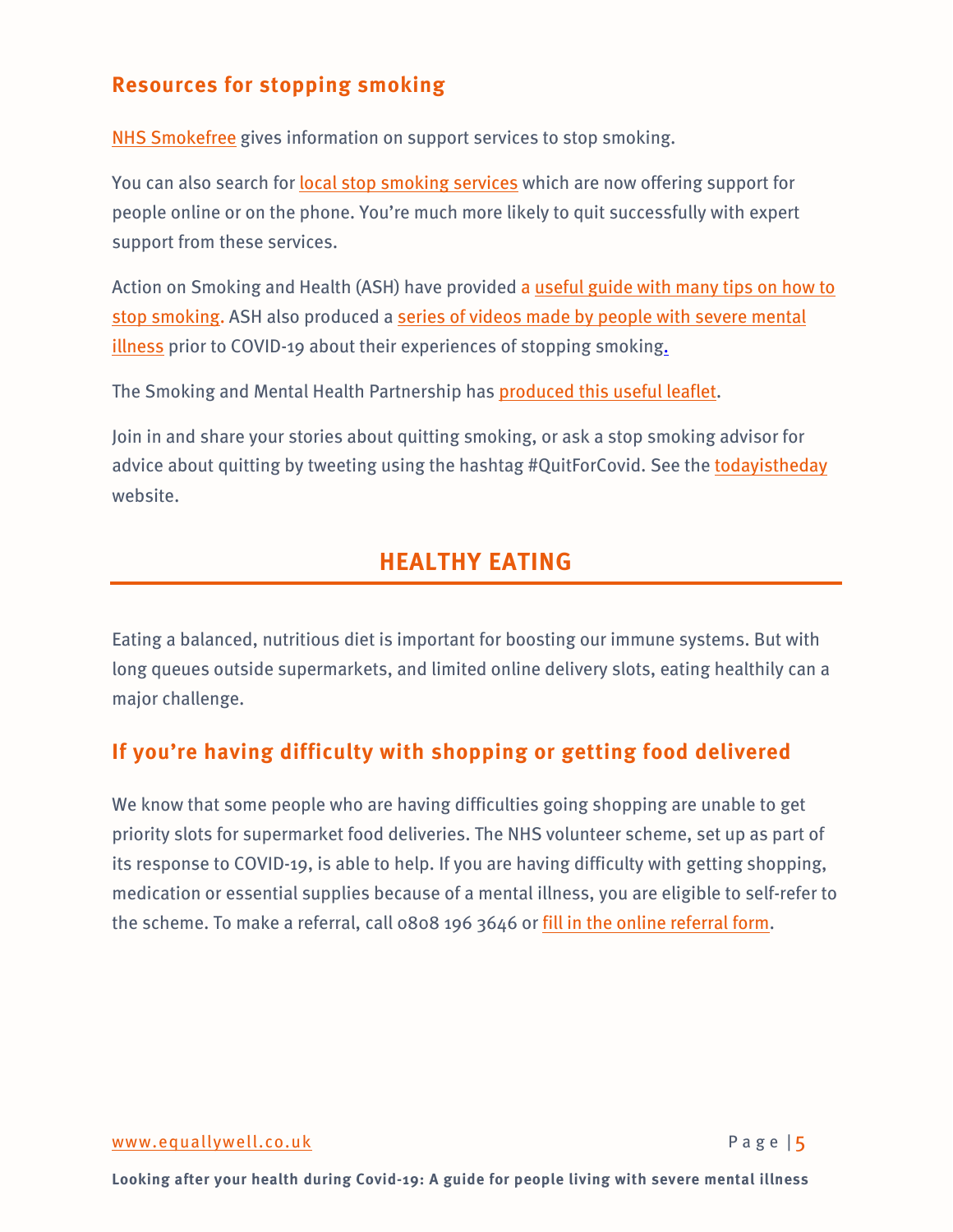## **Ideas and tips to help with healthy eating**

- The NHS volunteer scheme can help with food shopping should you need it especially if you have run out of fresh or frozen fruit and vegetables
- Keep a balanced diet limiting sugars and salt and making sure that we are getting enough nutrients
- Meal prep and batch cooking
	- $\circ$  This could be a perfect time to start a hobby with cooking healthy meals. Some people have shared how therapeutic they find cooking, finding new recipes and meals
	- $\circ$  If you have a carer, family member or friend who is able to help by cooking healthy meals that you can then freeze speak to them about the types of food you might like to try and if they're able to make them for you
- Try to keep healthy snacks in the cupboard like nuts or fruit
- Avoid or try to limit your coffee and alcohol intake

### **Resources to help healthy eating**

The **British Nutrition Foundation** has given advice for everyone on how to eat healthily during this time. The World Health Organisation has also shared [advice on healthy eating, with tips](http://www.euro.who.int/en/health-topics/health-emergencies/coronavirus-covid-19/novel-coronavirus-2019-ncov-technical-guidance/food-and-nutrition-tips-during-self-quarantine?fbclid=IwAR0IxmHZqgX-uwgq0cNTsDM3BdHUogV8EcFbqiY3olALGzBP_hbzW6AwYnA)  [on planning meals](http://www.euro.who.int/en/health-topics/health-emergencies/coronavirus-covid-19/novel-coronavirus-2019-ncov-technical-guidance/food-and-nutrition-tips-during-self-quarantine?fbclid=IwAR0IxmHZqgX-uwgq0cNTsDM3BdHUogV8EcFbqiY3olALGzBP_hbzW6AwYnA) to avoid waste and the importance of limiting sugar, fat, salt and alcohol intake. It provides a list of foods with high nutritional value which are generally affordable, accessible and have a longer shelf life.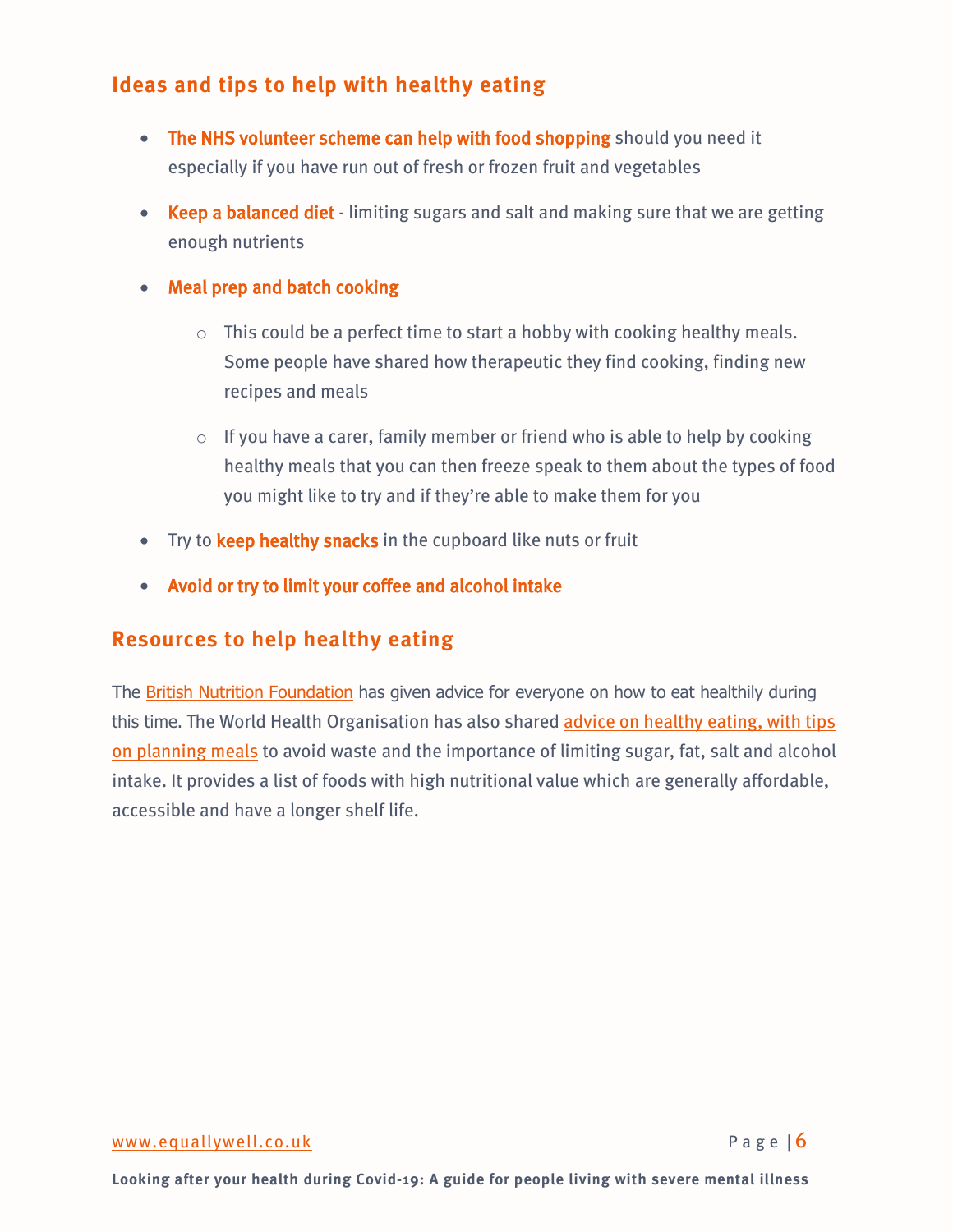# **KEEPING ACTIVE**

The [advantages of regular exercise](https://www.nhs.uk/live-well/exercise/exercise-health-benefits/) are well-known. It boosts our mood, self-esteem, sleep quality and energy. It is even more important during this challenging time, to help us stay as well as possible.

If you're self-isolating at the moment because you or someone in your household has symptoms of coronavirus, or if you're defined as extremely vulnerable on medical grounds, you should not leave home. If you feel well enough, you can still do some physical activity indoors to make your day more varied and to get the benefits of exercise.

If you and the people you live with don't have symptoms of coronavirus, you can do one form of exercise outside each day. This might be walking, running or cycling and could be alone, with other people from your household or on a video or phone call.

"Exercise is still rewarding and also helps to regulate my mood. If I leave it for a week or two then I find that I am in a worse/darker place than I would be with it. Just going for a walk can do wonders for your mood."

"I incorporated physical activity into my life slowly and gradually... It is best to have a specific goal that is achievable. Not achieving goals can create feelings of disappointment, dissatisfaction and make you feel bad about yourself. Creating a small goal that is reasonably achievable seems to be better and achieving small goals can be more rewarding that trying to aim for one big goal."

## **Ideas and tips to help with keeping active**

- Keep realistic expectations of how much exercise you can do, especially if you are new to exercising. Avoid setting unachievable goals which could make you feel disappointed.
- You could start with short bursts of exercise, perhaps 10 minutes each day and build up to longer if you feel able to. Think about seated exercises if you have mobility issues or have not worked out in a while.

### [www.equallywell.co.uk](https://centremh-my.sharepoint.com/personal/eb_centreformentalhealth_org_uk/Documents/Equally%20Well/NHSE%20resource%20Covid19/Research/www.equallywell.co.uk) Page 17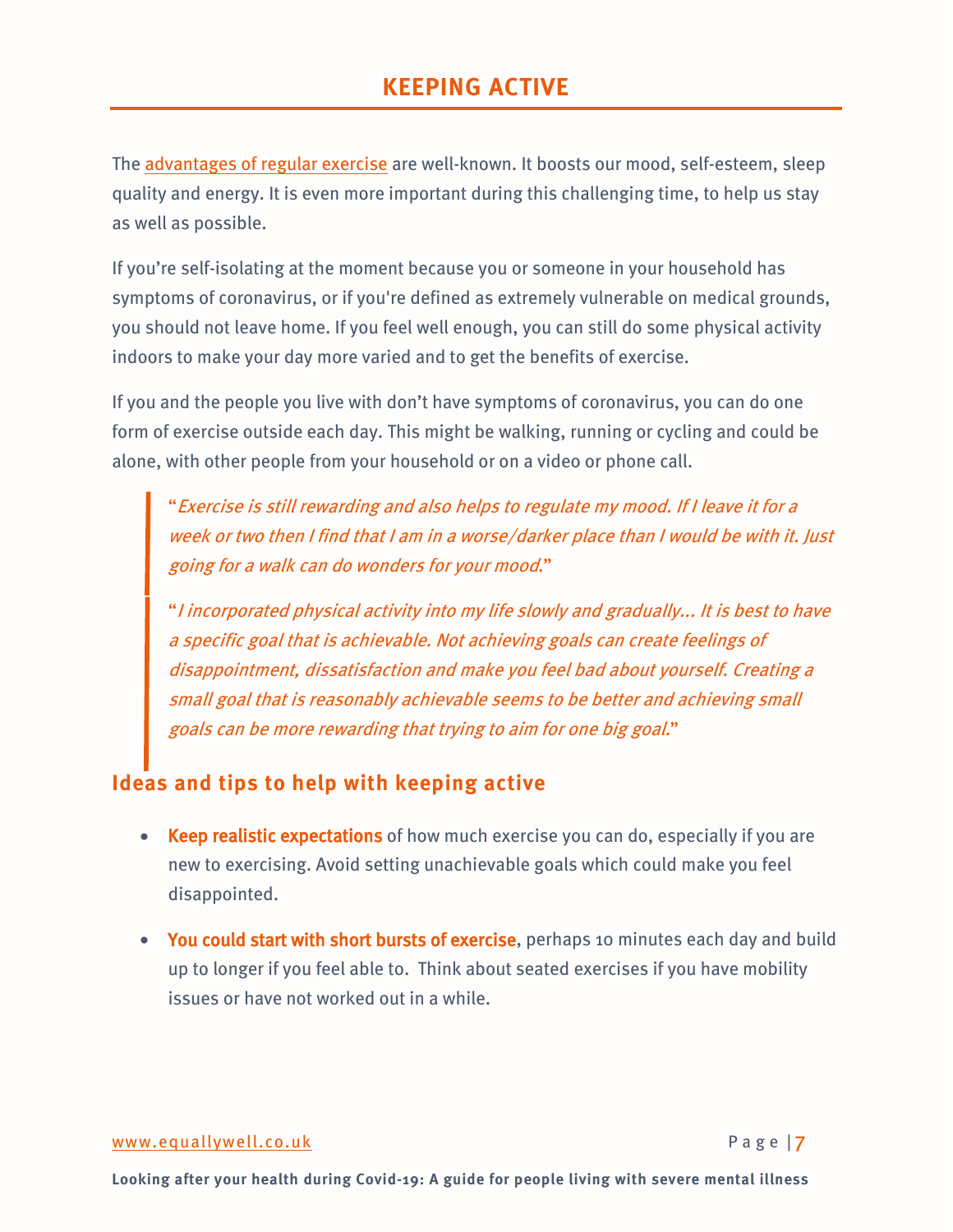- Don't worry about not having special exercise equipment. For example, you could use household objects such as tin cans as weights or do step exercises on your stairs if you don't have mobility issues. Also, many exercise videos do not need any equipment at all.
- Eat nutritious food so you have the energy you need to exercise and avoid exercising straight after meals.
- If you have access to a garden, gardening is great for physical and mental health. Indoors, looking after house plants or growing seeds on a windowsill may help bring you a sense of calm.

### **Resources for keeping active**

Staying active is more difficult at home for many of us. The World Health Organisation has shared these tips to [keep physically well](http://www.euro.who.int/en/health-topics/health-emergencies/coronavirus-covid-19/novel-coronavirus-2019-ncov-technical-guidance/stay-physically-active-during-self-quarantine/_recache?fbclid=IwAR35UEweBOLX1dhgc36lXwK84_WGhO1dZz49Y-VO5gCRjeAOqtY5rQZpnls) at this time. They include taking regular active breaks during the day, walking (even indoors) when you can, reducing the amount of time you spend sitting down at a time, and doing online exercise classes.

[Sport England](https://www.sportengland.org/stayinworkout) has shared these tips, advice and guidance on how to exercise safely, inside or outside. It includes apps and online content to meet your exercise level, from brisk walking to more intensive exercise.

The NHS has produced [a sitting exercises resource](https://www.nhs.uk/live-well/exercise/sitting-exercises/) and resources [for people with a physical](https://centremh-my.sharepoint.com/personal/eb_centreformentalhealth_org_uk/Documents/Equally%20Well/NHSE%20resource%20Covid19/Research/for%20people%20with%20a%20physical%20disability)  [disability.](https://centremh-my.sharepoint.com/personal/eb_centreformentalhealth_org_uk/Documents/Equally%20Well/NHSE%20resource%20Covid19/Research/for%20people%20with%20a%20physical%20disability)

Arthritis Action have provided a [directory of free online exercise tools and videos](https://www.arthritisaction.org.uk/exdirectory/free-virtual-exercise-classes/) with a link to their exercise page too.

If you find a good exercise video or routine for you, try doing it regularly; you can also build up your fitness levels by starting with short bursts of exercise and then extending the amount of time or intensity. It may be hard at first, but gradually over time it becomes easier. People have shared that seeing this change and achieving goals is rewarding and can improve our mental health.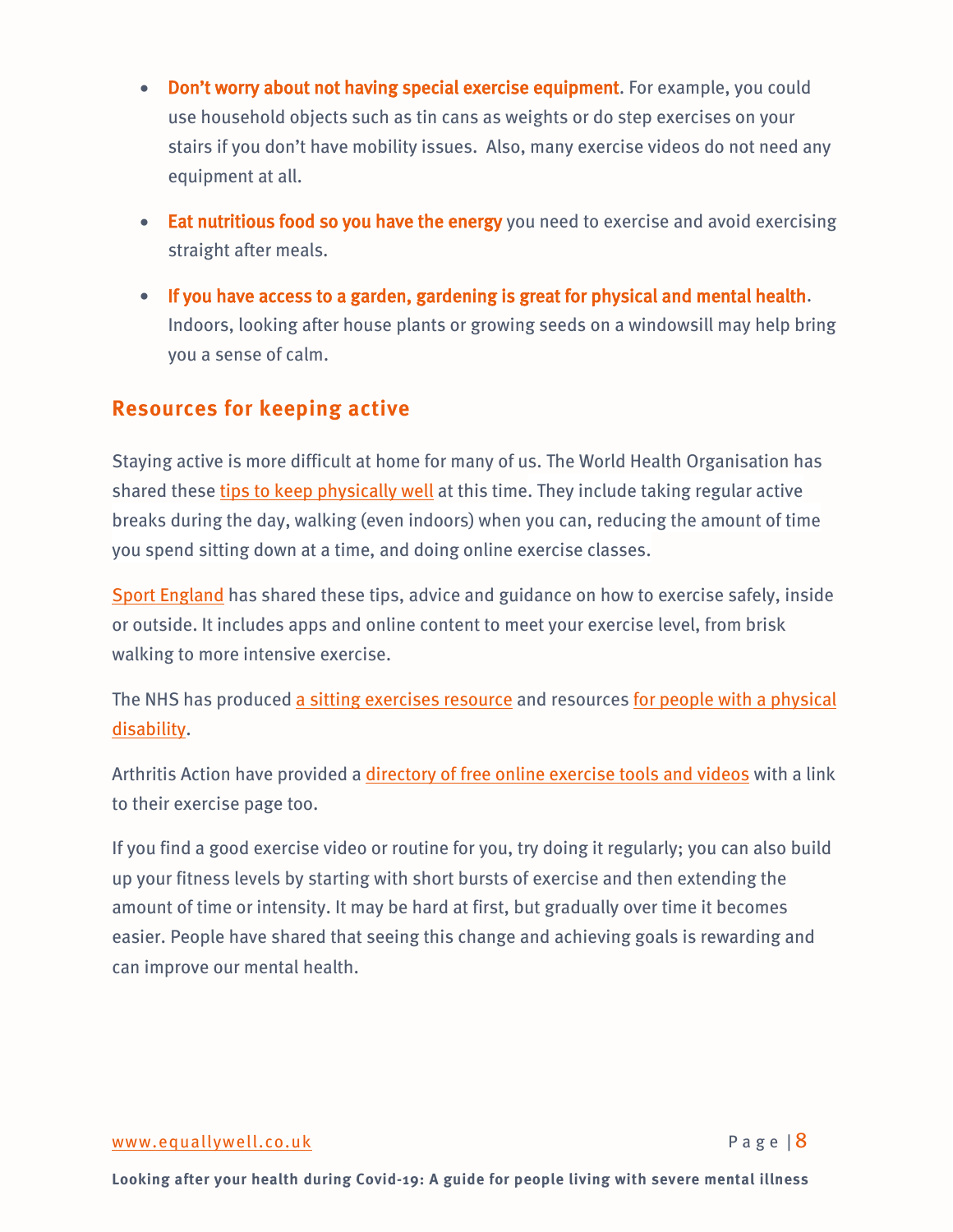Many of us are dealing with heightened emotions more than usual, and we find ourselves cut off from our usual sources of support, such as friends, peers and social activities. As a result, people might need to be more aware of turning to food for comfort. While healthy weight management is much more difficult than normal due to the current restrictions, setting some realistic goals within the Government's social distancing guidelines can be helpful. This might include doing some physical activity, if possible outdoors, each day, or trying to maintain rather than gain weight.

"It is tempting to overeat when negative emotions take over. I have been focusing on keeping busy to prevent overeating and also been planning meals. I have also been keeping active using a guide from my physio which has helped"

## **Ideas and tips to help with healthy weight management**

- Creating a plan or schedule ahead of the day might help with healthy weight management, this could include meal plans or set mealtimes, activities or hobbies to help prevent eating through boredom as well as planning a physical activity that works for you
- Try to avoid comfort eating where possible, this could be managed by writing down how you are feeling and why and then planning how to manage the feelings. It might also help to talk it through with a friend or family member or focusing on a distraction like a film, book or another hobby.
- Drink plenty of water it can be easy to forget to keep hydrated, some people find it helpful to have a large bottle of water as a reminder and a guide to how much water they have had in a day.
- Find a physical activity that works for you and set realistic goals, some days your main physical activity might be as simple as housework, gardening, climbing the stairs if you have them or going for a walk if able to.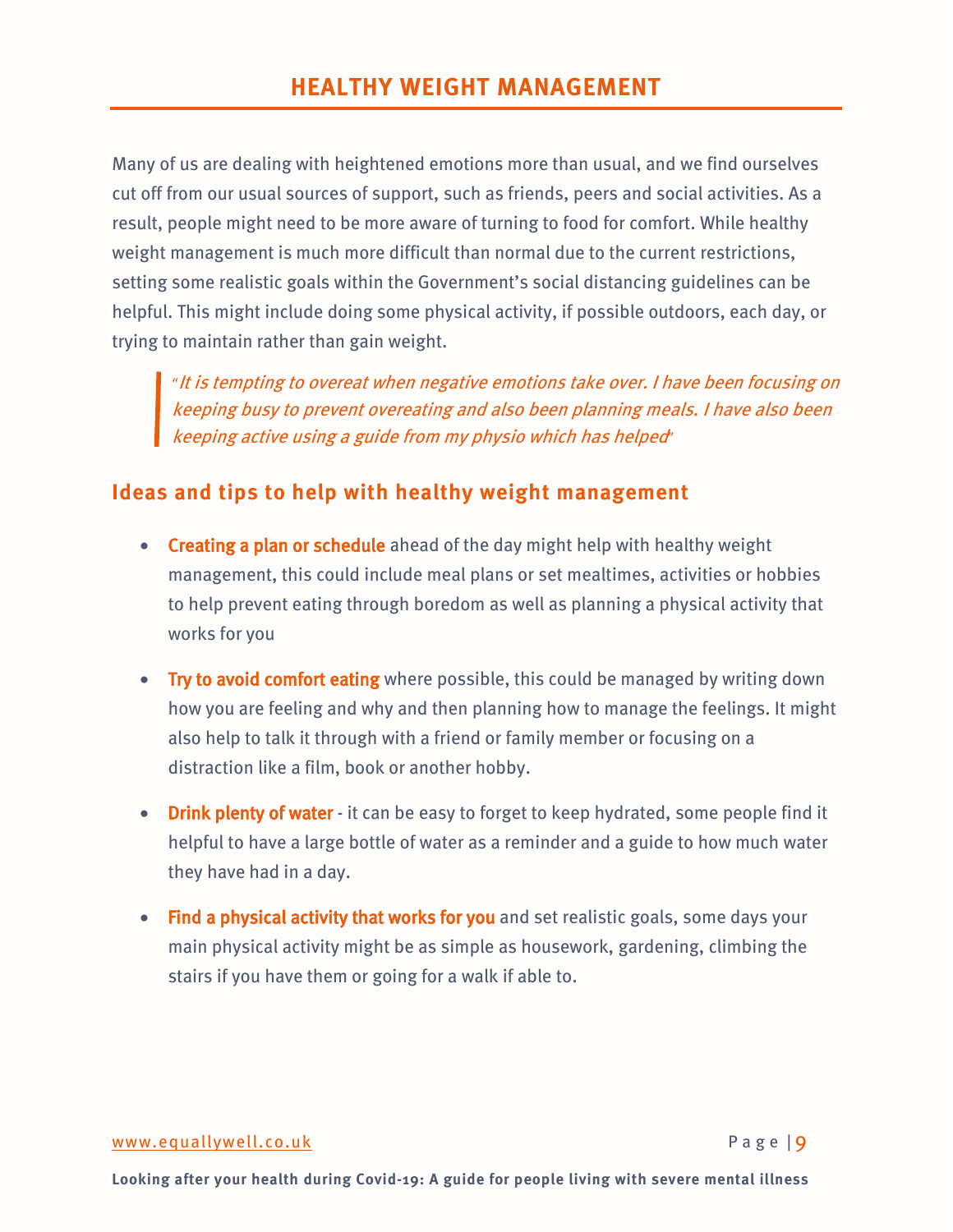## **Resources to help manage a healthy weight**

[One You](https://www.nhs.uk/oneyou/) is a nationwide programme to support people making simple changes that can have a huge influence on our health, such as eating well, moving more and drinking less alcohol. It includes [home workout videos.](https://www.nhs.uk/oneyou/for-your-body/move-more/home-workout-videos/) and [a 'couch to 5K' app.](https://www.nhs.uk/oneyou/apps/#one-youcouch-to-5k)

[Beat, eating disorders charity](https://www.beateatingdisorders.org.uk/coronavirus) have a section on their website around coronavirus which includes tips on how to keep working towards recovery during the pandemic

The NHS [weight loss plan](https://www.nhs.uk/live-well/healthy-weight/start-the-nhs-weight-loss-plan/) is a free 12-week diet and exercise plan designed for adults to help lose weight safely – and keep it off. It includes an online community forum to receive support from a social network.

Many local authorities are now providing online resources to help people to stay well at home. [This resource from Active Norfolk,](https://www.activenorfolk.org/active-at-home) for example, includes tips for people who are vulnerable or disabled.

The [NHS Apps Library](https://www.nhs.uk/appslibrary/) has apps and online tools to help manage health and wellbeing.

# **MEDICATION AND HEALTH MANAGEMENT**

While COVID-19 is dominating our lives, it's easy to neglect other health issues or to feel there isn't help available. While physical health checks might be postponed or adapted, it is still critical that we all continue to address our wider health as usual, making use of resources, such as our GP surgeries and mental health teams to maintain and optimise our health. For more on thi[s please visit NHS guidelines.](https://www.nhs.uk/conditions/coronavirus-covid-19/staying-at-home-to-avoid-getting-coronavirus/how-to-get-medical-help-from-home/)

If you are already taking medication for existing conditions, the NHS recommends that you continue to do so. The NHS advises to order any repeat prescriptions you have in your usual timeframe. There is no need to order for a longer duration or larger quantities. The NHS website has information about [checking if you have to pay for prescriptions.](https://www.nhsbsa.nhs.uk/dont-get-caught-out-penalty-charges/check-you-tick)

You might be able to order repeat prescriptions by phone, or online using an app or website if your doctor's surgery offers this. Your GP or clinical team may move your prescriptions to repeat dispensing arrangements, so you only have to contact your pharmacy to get a repeat of your medicine rather than your GP surgery.

### [www.equallywell.co.uk](https://centremh-my.sharepoint.com/personal/eb_centreformentalhealth_org_uk/Documents/Equally%20Well/NHSE%20resource%20Covid19/Research/www.equallywell.co.uk) Page | 10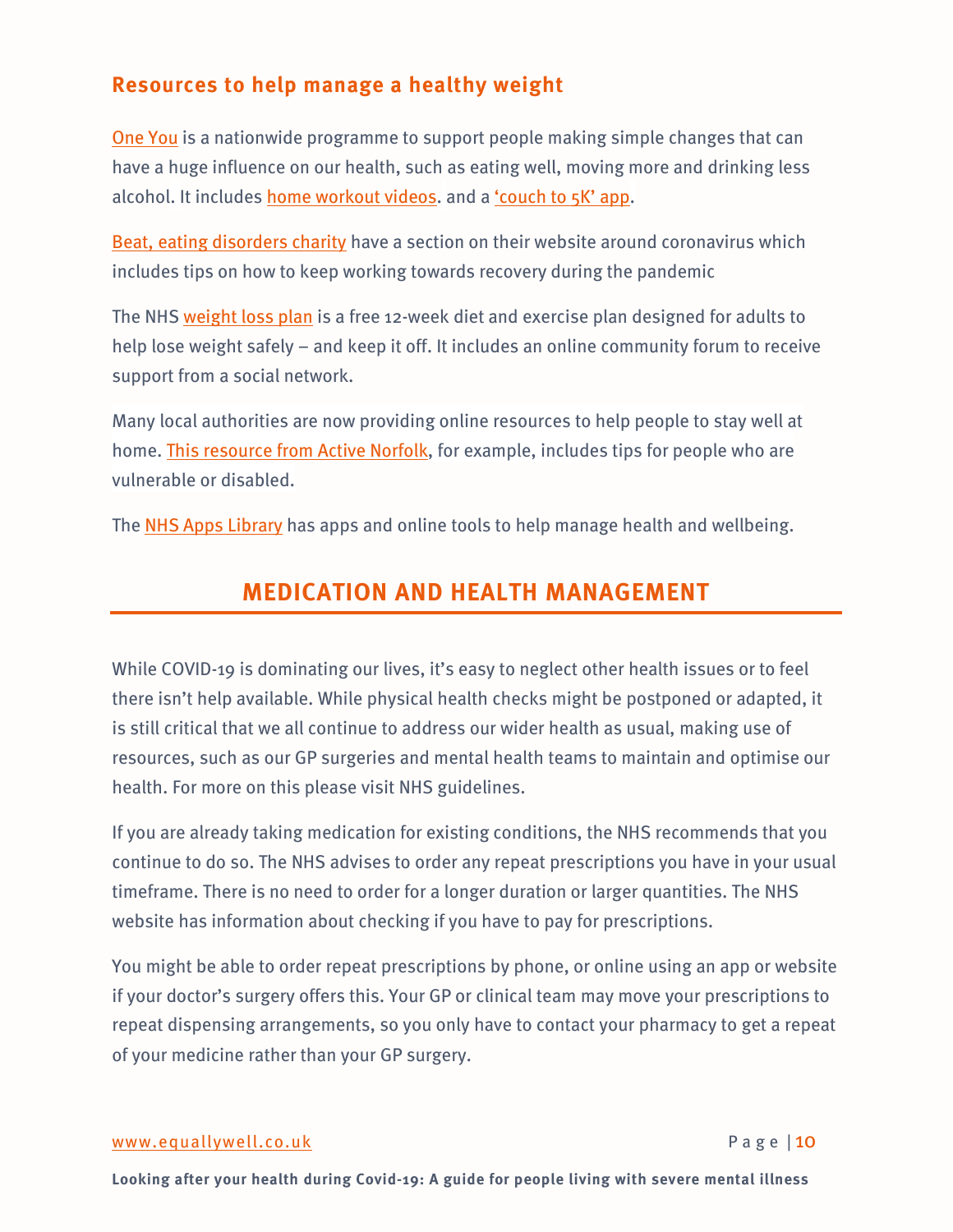"While we are under strange times, this doesn't mean you should stop taking your medication as this may cause withdrawal or relapses. If you have run out of your medication contact your GP, if they are closed contact 111. I was unable to get my normal asthma inhaler due to shortage with the supply however after contacting the GP they were able to recommend a replacement medication. "

### **Ideas and tips to help with medication and health management**

- Check how much medication you have left to prevent running out
- Be very careful about buying medication online. You should only buy from registered pharmacies. You can check if a pharmacy is registered on th[e General](https://www.pharmacyregulation.org/registers/pharmacy)  [Pharmaceutical Council website.](https://www.pharmacyregulation.org/registers/pharmacy)
- If you're worried about accessing medication, you can contact NHS 111 in England.
- If you're in regular contact with **mental health services** (this might be with your support worker, PA, nurse, care worker, therapist, counsellor or befriender) ask about having appointments by phone, text or online.
- If you are planning to quit smoking, speak to your GP or health care provider as you may need to reduce your medication.
- Good quality sleep can make a big difference to our mental and physical health, Some people find having a sleep schedule can help to improving sleep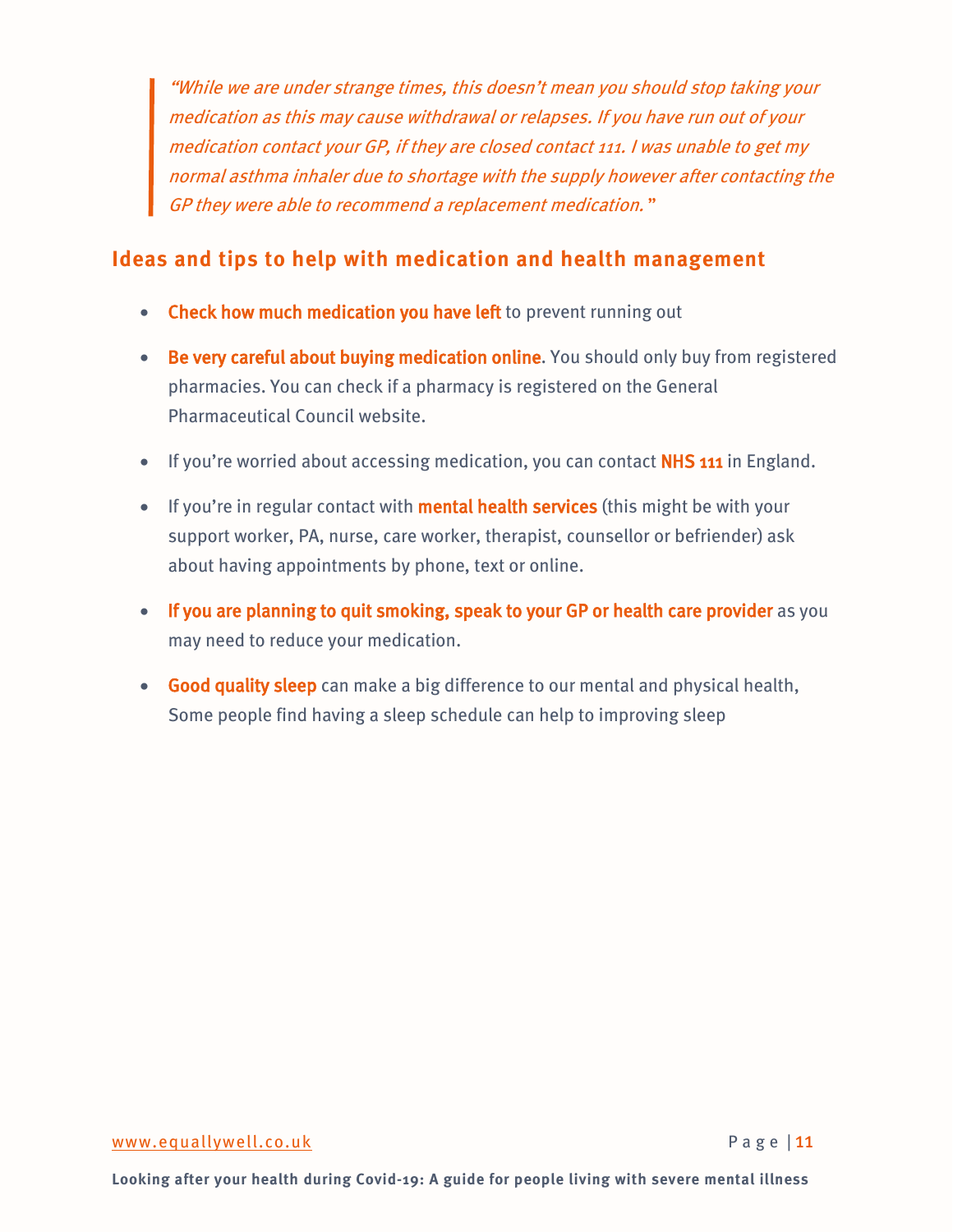## **Resources for managing medication and using health services**

The Royal College of Psychiatrists has created some [handy resources to support you during](https://www.rcpsych.ac.uk/about-us/responding-to-covid-19/covid-19-and-mental-health)  [the COVID-19 pandemic,](https://www.rcpsych.ac.uk/about-us/responding-to-covid-19/covid-19-and-mental-health) including:

[Medication and COVID-19:](https://www.rcpsych.ac.uk/mental-health/treatments-and-wellbeing/covid-19-and-medication-for-mental-health) Getting your prescription, taking your medication and attending medication appointments during the pandemic

[Remote consultations:](https://www.rcpsych.ac.uk/mental-health/treatments-and-wellbeing/remote-consultations-and-covid-19) Many mental health consultations are now happening on the telephone or online because of social distancing measures

[Going to hospital for physical health:](https://www.rcpsych.ac.uk/mental-health/treatments-and-wellbeing/attending-hospital-and-covid-19) What to do if you or someone you are caring for needs to go to hospital because of a physical illness or injury

Rethink Mental Illness has written [advice on the impact of coronavirus for people who](https://www.rethink.org/news-and-stories/blogs/2020/03/coronavirus-and-clozapine/)  [require blood tests when taking Clozapine.](https://www.rethink.org/news-and-stories/blogs/2020/03/coronavirus-and-clozapine/)

## **FINANCIAL WELLBEING**

Financial wellbeing is closely linked to mental and physical health. Getting the money you're entitled to has never been more important, and recent changes to the benefits system have aimed to make that easier and quicker. To find out more go to the [Money and](https://www.mentalhealthandmoneyadvice.org/en/top-tips/mental-health-and-money-advice-for-covid-19-outbreak/)  [Mental Health advice for Covid-19 page](https://www.mentalhealthandmoneyadvice.org/en/top-tips/mental-health-and-money-advice-for-covid-19-outbreak/) or [money and mental health](https://www.mentalhealthandmoneyadvice.org/en/) main page where they offer specialist advice. Money Savings Expert also have broader [advice around debt and](https://www.moneysavingexpert.com/loans/debt-help-plan/)  [support.](https://www.moneysavingexpert.com/loans/debt-help-plan/)

"<sup>I</sup> am spending a lot more time at home which results in spending more on my gas and electricity bills. So I created a financial plan and got in touch with my energy providers to have an honest conversation with them about my situation and was able to get better annual deal with some providers and have a reduction in my payments during this period for others reducing my monthly costs."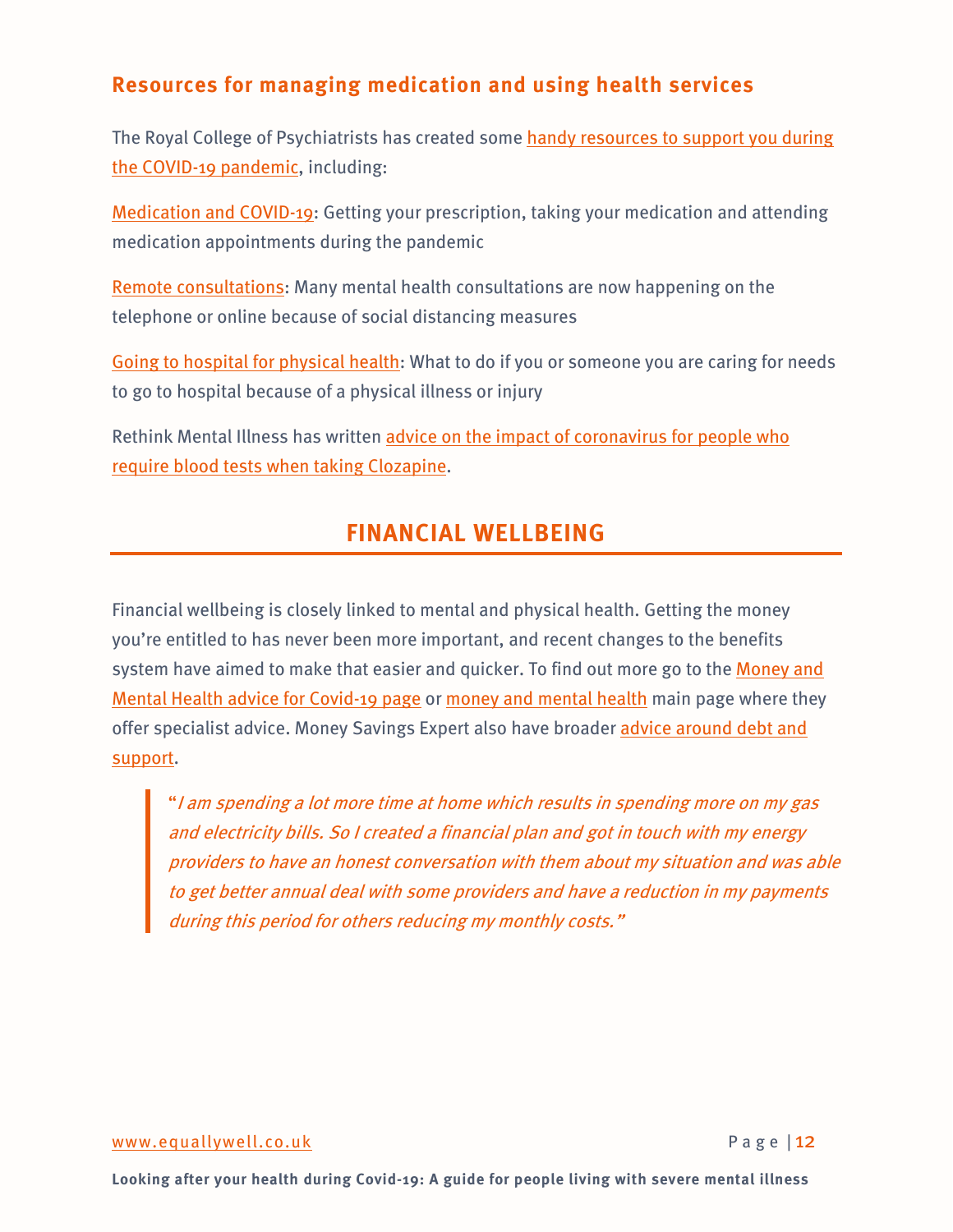## **Ideas and tips to help financial wellbeing**

- Create a financial planner, if you are not able to speak to a trusted friend or family member about supporting you with this. Money and Mental Health advice also have a budgeting planner on their website.
- Speak to your utility providers i.e energy, gas or phone or any other outgoing payments, to see if they can help with differing or reducing payments or providing a better deal to reducing your outgoing costs, this can be crucial if you are on pay as you go and might need to go to top up your card.
- Check your benefit entitlements, find out if you are entitled to any additional benefits at this time. Money and Mental Health Advice provide information on benefits.

# **EXPERIENCING AND RECOVERING FROM COVID-19**

If you are having, or have recently had, symptoms of Covid-19, it is important to seek help from your GP if you need it.

If you have had the Covid-19 virus, you may continue to experience some symptoms of fatigue and breathlessness, especially if you have had a more severe experience and needed treatment in hospital. This may make it even more difficult to look after your health, at least in the short-term. But stopping smoking, eating as healthily as possible and doing some physical activity will all help you to recover.

## **Ideas and tips to help when experiencing or recovering from Covid-19**

• You may want to make an advance statement with your wishes and preferences should you become unwell and find it difficult to make decisions for yourself. While it isn't legally binding, it tells health professionals how you would like to be treated. If you have a care coordinator or someone working with you regularly, they may have access to a local document template you could use. Bipolar UK also provides [guidance](https://www.bipolaruk.org/Blog/writing-a-mental-health-advance-statement-in-case-you-become-unwell-during-coronavirus) on how to do this.

### [www.equallywell.co.uk](https://centremh-my.sharepoint.com/personal/eb_centreformentalhealth_org_uk/Documents/Equally%20Well/NHSE%20resource%20Covid19/Research/www.equallywell.co.uk) Page | 13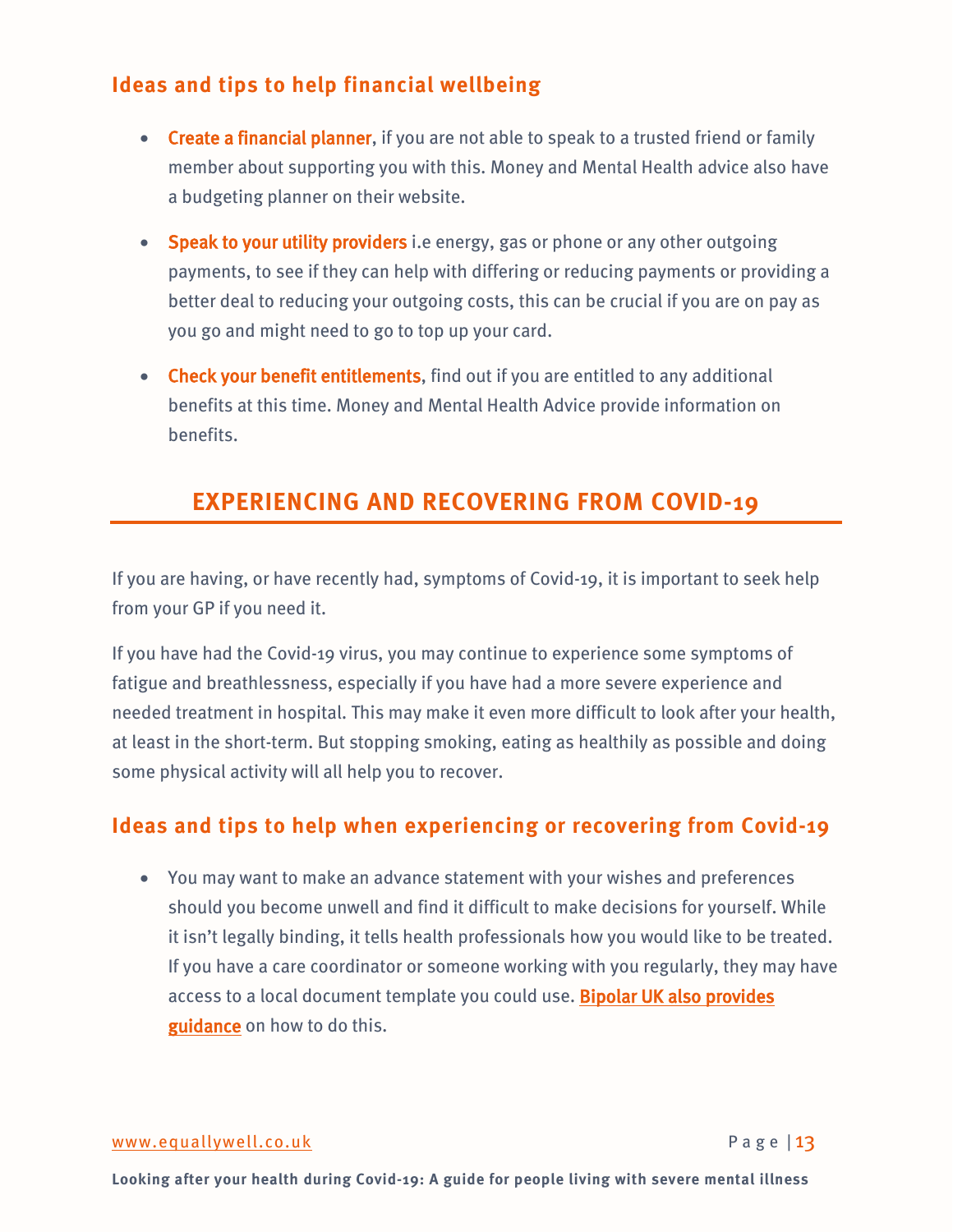• If you are worried about coronavirus, make sure you receive reliable information from the NHS or your GP as there are a number of myths around Covid-19. You might also want to consider limiting the time you spend watching or listening to coverage about the outbreak including on social media.

### **Helpful resources and support services**

If you have concerns about your mental or physical health, including any existing medical conditions or new problems, the NHS is open for business. While some GP surgeries and hospitals have changed the way they work at this time, it is vital to seek help for a health problem in the same way as normal.

The NHS 111 service is available for any non-urgent calls and th[e NHS UK website](https://www.nhs.uk/) provides up-to-date information and advice on a wide range of medical matters and how to seek help if you need it.

Public Health England has produced a guide to **looking after mental health while staying at** [home as part of its Every Mind Matters campaign](https://www.nhs.uk/oneyou/every-mind-matters/coronavirus-covid-19-staying-at-home-tips/) (please note this has been created for the whole population, not specifically for people with severe mental illness).

The Royal College of Occupational Therapists has posted a [helpful top tips guide](https://www.rcot.co.uk/staying-well-when-social-distancing) to looking [after your health at this time.](https://www.rcot.co.uk/staying-well-when-social-distancing)

[Rethink Mental Illness](https://www.rethink.org/) provides a wide range of help and support, including a dedicated [money and mental health advice service.](https://www.mentalhealthandmoneyadvice.org/en/)

[Anxiety UK provides support and advice](https://www.anxietyuk.org.uk/coronanxiety-support-resources/) for people living with anxiety, including an information line, online chat, peer support and access to therapy.

[The British and Irish Group for the Study of Personality Disorder \(BIGSPD\)](https://bigspd.org.uk/key-guidance-for-all/) have collected resources which may be helpful for people living with a personality disorder diagnosis during COVID-19.

Being safe at home is also crucial. [The Government have a helpful webpage](https://www.gov.uk/government/publications/coronavirus-covid-19-and-domestic-abuse/coronavirus-covid-19-support-for-victims-of-domestic-abuse) for if you or someone you know is experiencing domestic abuse. If you need urgent assistance but [cannot speak to an operator, you are advised to dial 999, and once through press 55.](https://www.policeconduct.gov.uk/sites/default/files/Documents/research-learning/Silent_solution_guide.pdf)

If you are worried that you are drinking too much or have a dependency on alcohol, the NHS [website includes useful tips and guidance on safe levels of consumption.](https://www.nhs.uk/conditions/alcohol-misuse/) The NHS also

### [www.equallywell.co.uk](https://centremh-my.sharepoint.com/personal/eb_centreformentalhealth_org_uk/Documents/Equally%20Well/NHSE%20resource%20Covid19/Research/www.equallywell.co.uk) Page | 14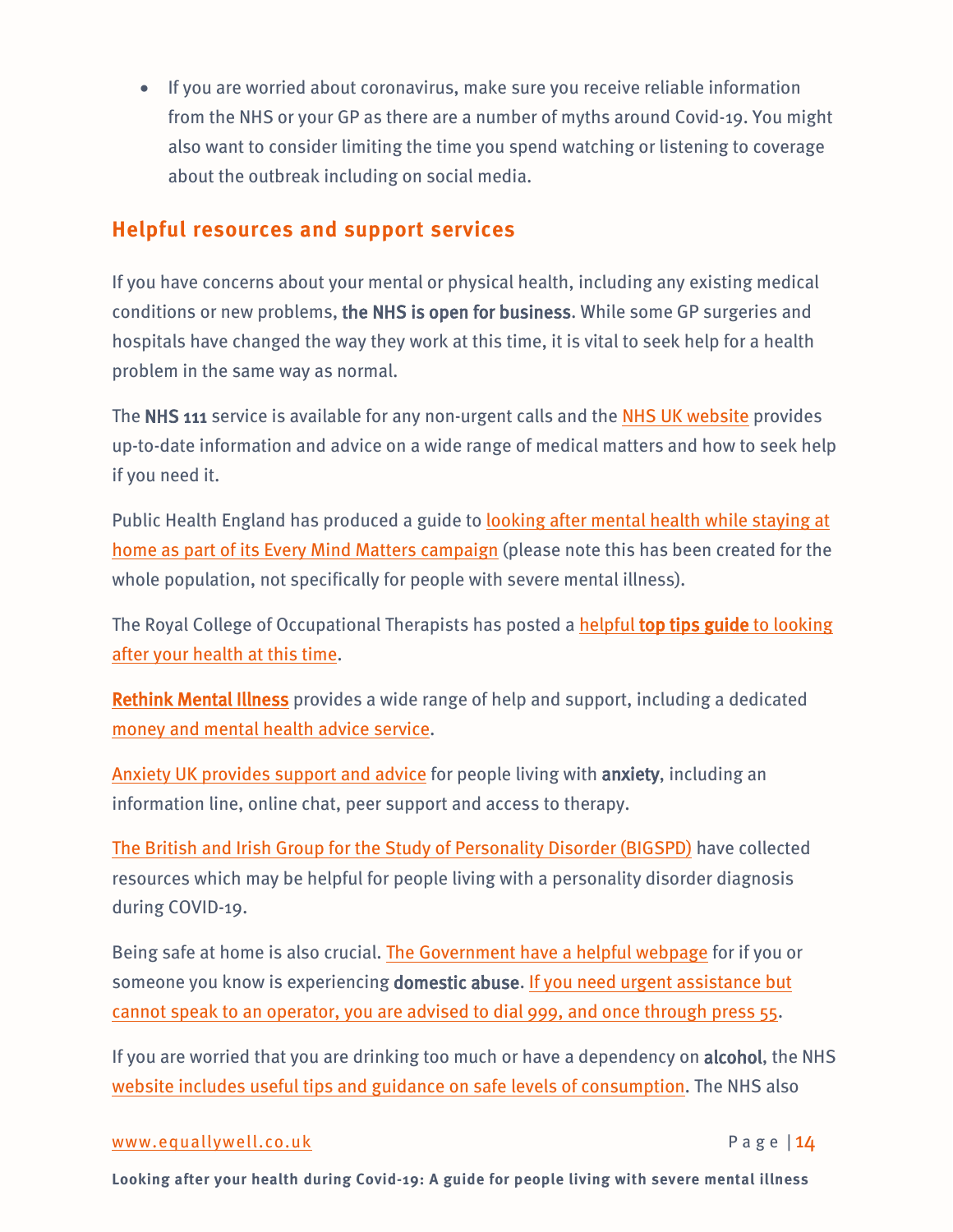[provides advice for anyone experiencing addiction to drugs,](https://www.nhs.uk/live-well/healthy-body/drug-addiction-getting-help/) including the treatment you're entitled to if you need it. [Mind has also produced a useful guide](https://www.mind.org.uk/information-support/guides-to-support-and-services/addiction-and-dependency/addiction-and-dependency-resources/) on this topic.

Bipolar UK have written som[e specific guidance for people with bipolar disorder,](https://www.bipolaruk.org/Handlers/Download.ashx?IDMF=9ff8f7d2-ea3e-41fc-b96d-81c691af409b) including 5 top tips.

BEAT runs a [chat room called the Sanctuary](https://www.beateatingdisorders.org.uk/sanctuary) for people with eating disorders and has useful [advice on its website on Covid-19.](https://www.beateatingdisorders.org.uk/coronavirus)

## **Easy read guides**

The Government has produced two easy read guides to looking after your health at this time:

Coronavirus (COVID-19) [Looking after your feelings and your body](https://assets.publishing.service.gov.uk/government/uploads/system/uploads/attachment_data/file/876996/Easy_read_looking_after_your_feelings_and_body.pdf)

Guidance <u>for the public on the mental health and wellbeing aspects of coronavirus</u> (COVID-<br>19)

# **MENTAL HEALTH SUPPORT AND CRISIS CONTACTS**

Maintaining physical health is also closely linked to mental health. It's also more difficult to stay well mentally at this time, so taking steps to look after mental health is more important than ever.

For more information from the Government about maintaining your mental health during COVID-19 [visit their website.](https://www.gov.uk/government/publications/covid-19-guidance-for-the-public-on-mental-health-and-wellbeing/guidance-for-the-public-on-the-mental-health-and-wellbeing-aspects-of-coronavirus-covid-19)

### If you're in crisis and need to speak to someone

- If you are in a crisis or immediate danger, please call 999
- Call NHS 111 (for when you need help but are not in immediate danger)
- Contact your GP and ask for an emergency appointment
- Contact the [Samaritans](http://www.samaritans.org/) who are available 24 hours a day, by phone (free for UK and Ireland) 116 123 or email [jo@samaritans.org.](mailto:jo@samaritans.org)

For more advice and helplines please visit the [Helpline Partnership.](https://helplines.org/helplines/)

### [www.equallywell.co.uk](https://centremh-my.sharepoint.com/personal/eb_centreformentalhealth_org_uk/Documents/Equally%20Well/NHSE%20resource%20Covid19/Research/www.equallywell.co.uk) Page | 15